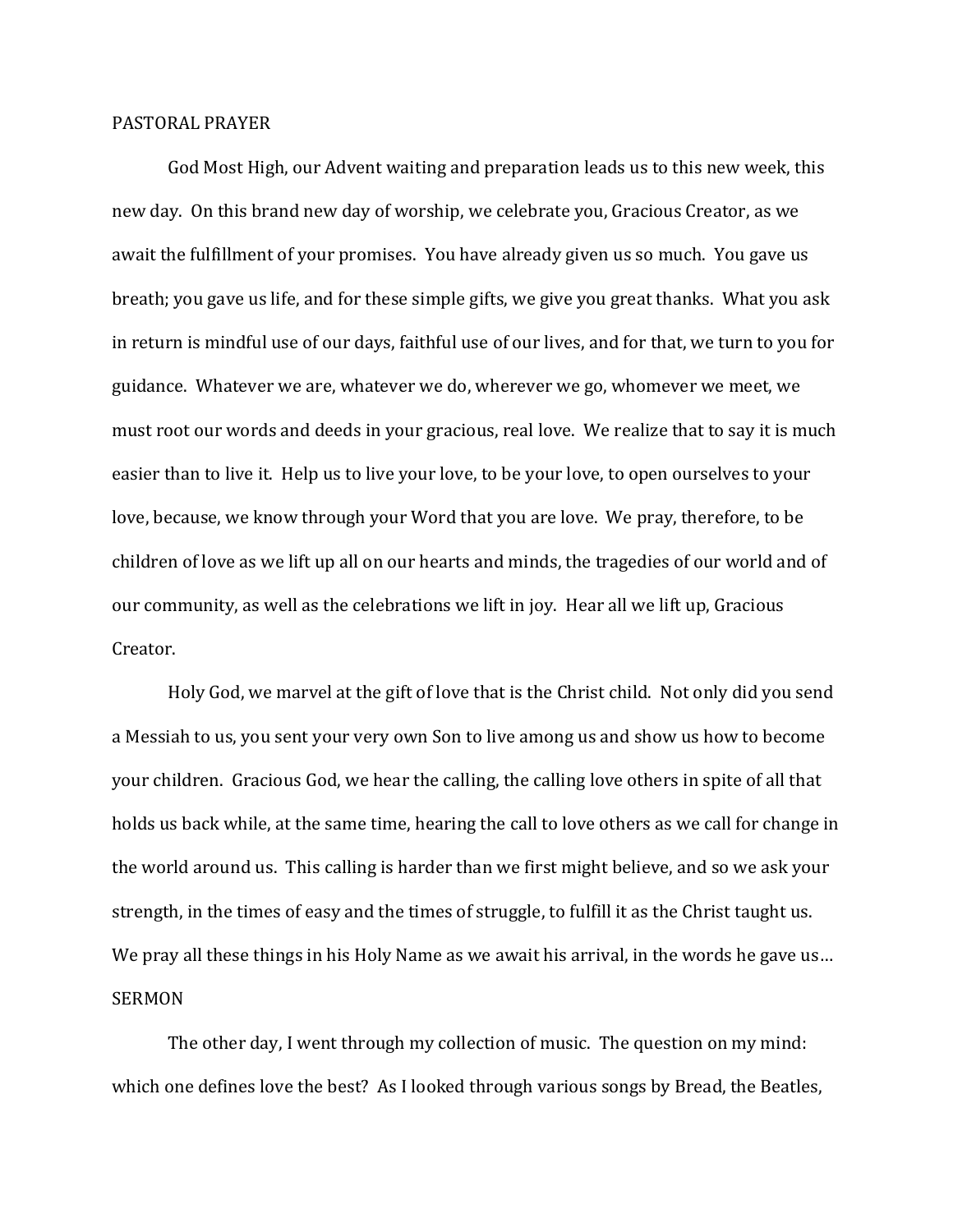Men at Work, Elton John, and so forth, a couple of phrases stuck with me. "Straight from the Heart," "All you need is love," and so forth. All of them tell us something about what it means to love and the effects that love has on us, but none of them really tell us HOW to love. It's just assumed, but what if it's more than it seems?

Today, we come to the second week of Advent. We prepare ourselves and we work in the world to receive once again the gift of the Christ child. It is diligent work. At this time of the year, we remember hope, and, this week in particular, we remember love. Love is the greatest virtue of all. In fact, the bible teaches first and foremost "love covers a multitude of sins." Love undergirds everything we do as Christians; if not, then it really isn't faithfulness; it's rule-following. But how do we know what is what? It sometimes seems to be one of those words that we use so often that we just assume what it means along the way. Love really is the most important thing in the Christina life, but we struggle to know how to do it well, whether you sit at in the pews or preach from the pulpit. I've preached so many sermons on love that when I sat down to contemplate this week's Lenten theme, I thought to myself, "How can we talk about love in a way that we haven't before?" Indeed; everything I just said I'm sure you've heard many, many times before. Not an easy thing to talk about love in new and refreshing ways, but we get that when we look at the lesson from Paul's letter to the Philippians.

The second scripture lesson today comes from Paul's letter to Philippi. In his introduction, he begins with a prayer for the benefit of the Philippians. He doesn't just throw words out there; Paul's words here are unique and important. "And this is my prayer, that your love may overflow more and more with knowledge and full insight to help you determined what is best." What this says right off the bat is that the Philippians aren't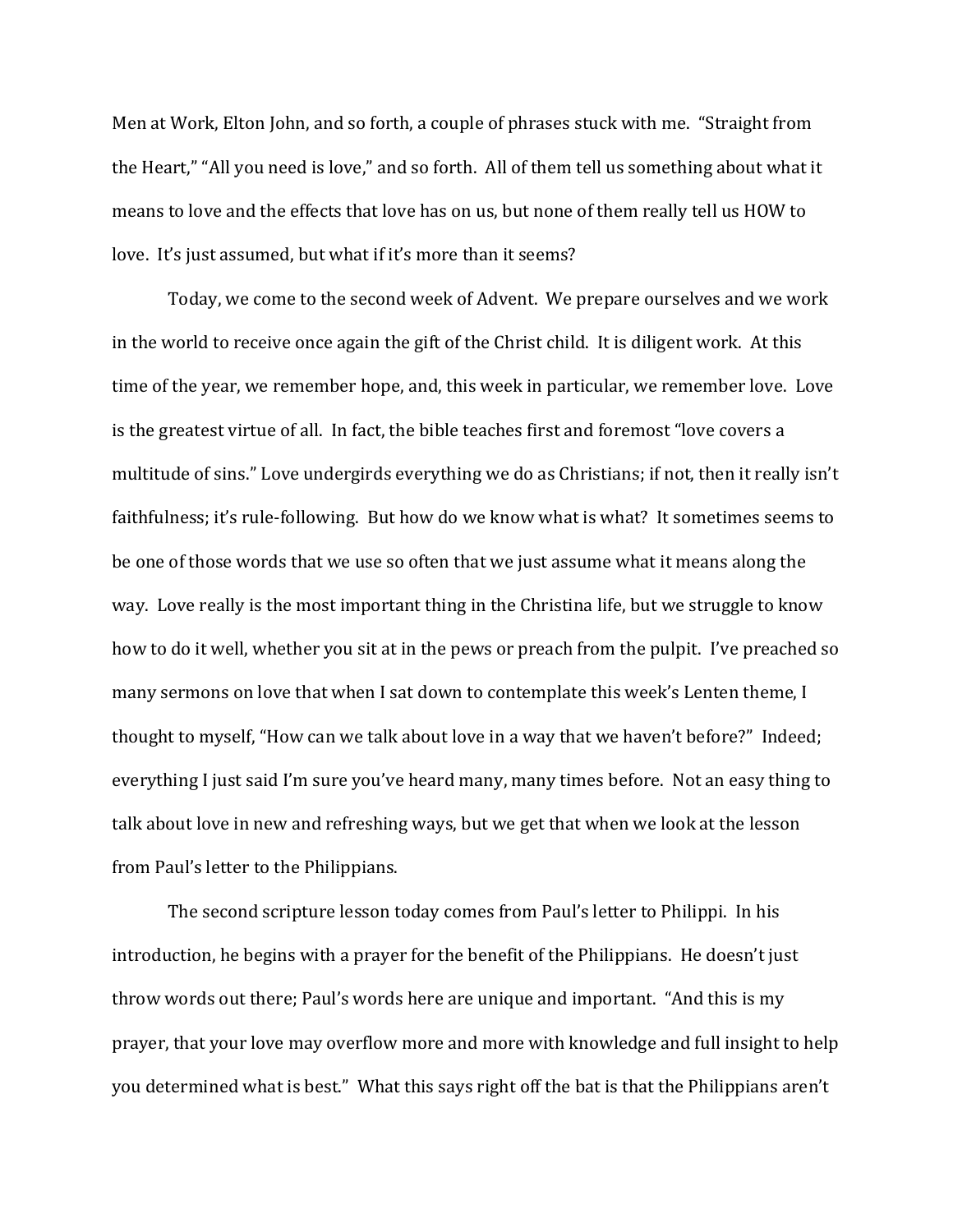there yet. Neither are we, so we are in good company. But it's not just love; it's love with "knowledge and insight." This love makes the difference.

In this season, it's important to remember what "love with knowledge and insight" means. It's essentially the heart connected to the brain. It's love that critically thinks about what it is doing. This is love that has a wise direction; it has strength. This love has muscle; it knows when to be vulnerable and knows when to get angry. It flies in the face of our world's love. Let's face it, in today's world, love is cheap. Love is often described as something fluffy, without form. It's naively happy, and, well, it's just nice and bland. But, as we have said before, nice is not worthwhile; it's empty calories. This is not scriptural love. "Love with knowledge and insight" allows us to live as shrewd as serpents and as kind as doves because, you know, it's a complicated world we live in. This is a world where kind notions can be easily taken advantage of. Instead of naïve love, we live "love with knowledge and insight." Today, I speak of this kind of love in two directions: love that accepts exactly as one is and love that calls for change. It is selfless love and love that calls for accountability by honoring our neighbors above all.

Sometimes we struggle with how to love our neighbors. "Love your neighbor." Scripturally, it's not being nice, and it's not opening ourselves to being taken advantage of. It's all about honoring our neighbors as they are, even when they are not the best of people or people we highly disagree with. Like this: "Good morning, Vicky. I hope you have a good day (you lousy Packers fan). Well, did my good deed today. I showed her that I love her with the love of Christ." Or this: "Good morning, Connie! I hope that you have a great day. Man, she has some pretty screwed up politics, but at least I showed her the love of Christ today." Is that love? I tend not to think so. That's courtesy posing as love. There's one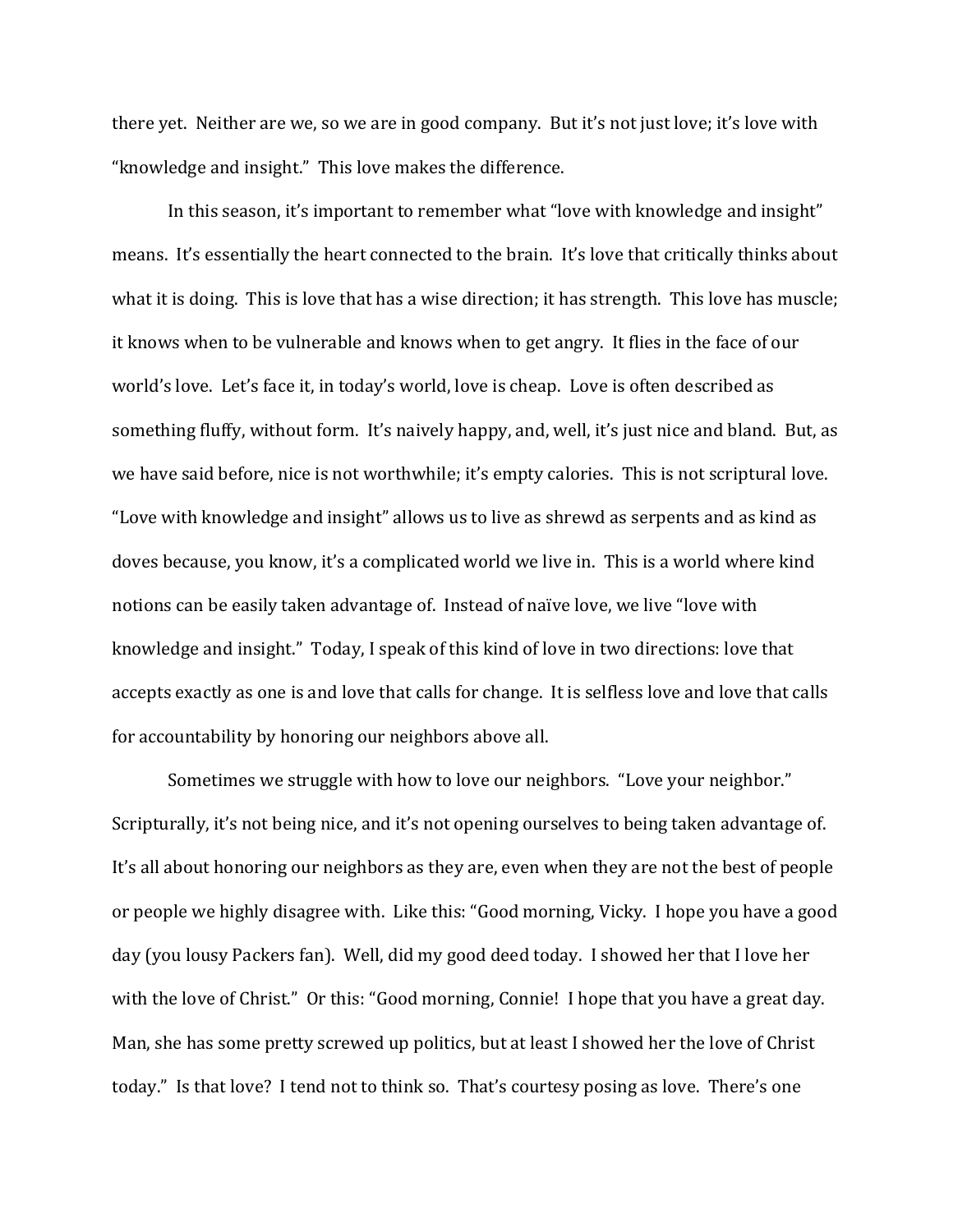phrase I have heard time and again in Christian circles that has lost all meaning: "love the sinner and hate the sin." I don't like it. It has been used too often to validate selfrighteousness; it unnecessarily presumes that the other is a sinner, but I am not. Even so, when it is used, the sinner and the sin all too easily become one and the same, even though we use the concept to try to separate our words and intentions. It can be a sin or it can be any difference we have that allows us to separate each other.

Take this for instance: say that I prefer Coca Cola, and Penny here prefers Pepsi. For the intentions of this illustration, we will call this a sin (but it really is…to prefer Pepsi over Coke). So, being a Pepsi fan makes her a sinner. Nevertheless, she comes to worship Sundays, she prays, she seeks devotion as a Child of God. What's more important? Is she a child of God or is she a Pepsi fan? When we make the "Pepsi fan," the sinner part of someone what defines them in our eyes, then we have lost perspective. I will love her in spite of the fact that she is a Pepsi fan.

But that's the problem. Take anything we might consider a sin or anything we disagree with in anyone's world, and put that word in there for any person. It's not as easy as preferring a different kind of cola. It could be "Republican" or "Democrat." It could be "homosexual." It could be "Muslim," "Catholic," or "Jewish." Whatever your views on these things, we can easily make them bigger than they are. When we make that one part of the person to be the sum of a person, when we can only think of a person using that adjective, we have made the person that concept in and of itself; they are no longer a person. When I make the Hildreths out to be nothing else than Packer fans, they have lost their humanity. There is no "love the sinner and hate the sin" when that happens. It doesn't line up with the substance of the Gospel. In Jesus' day, "tax collector" was an easy one. So was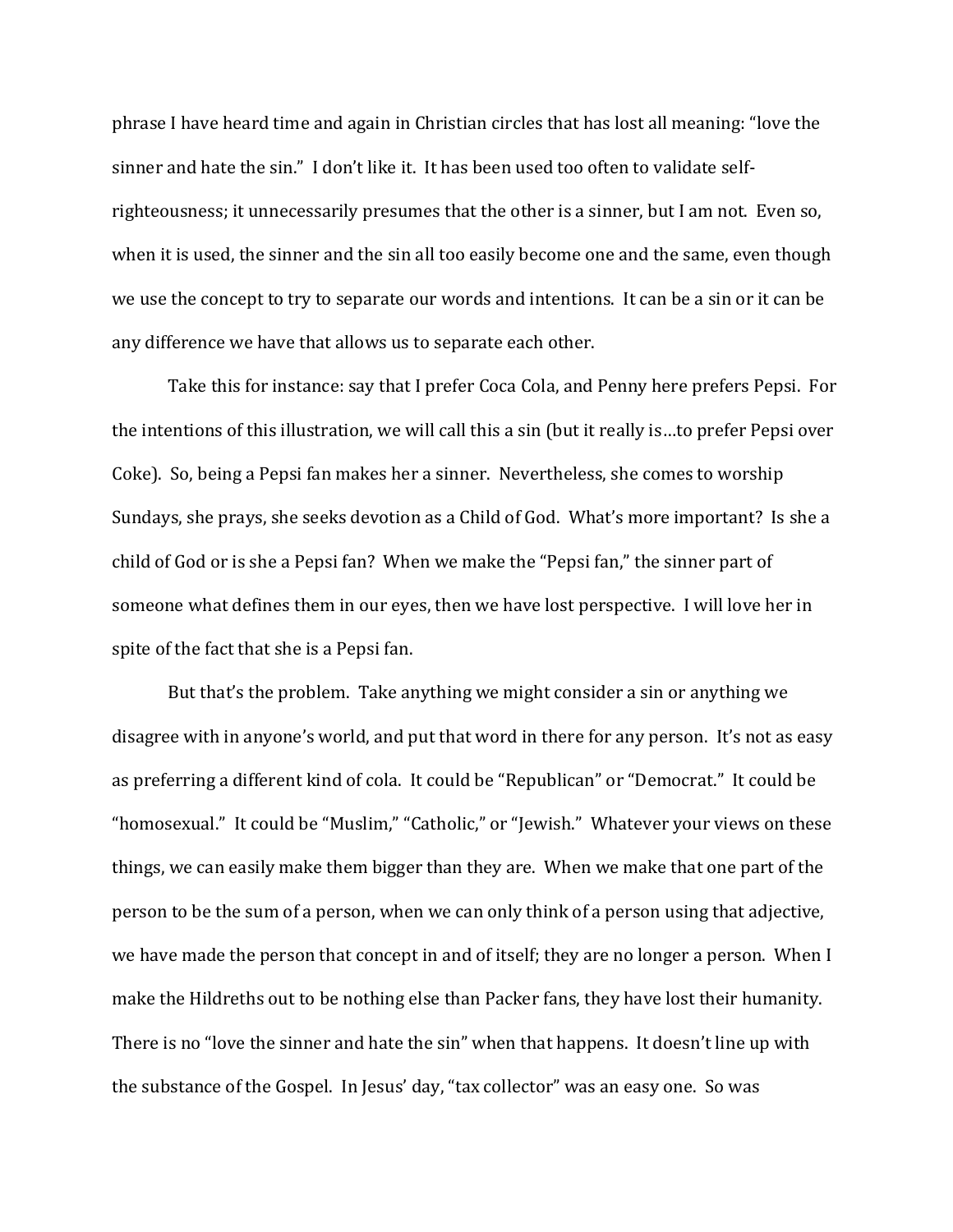"prostitute." But Jesus said, "come on board; there's plenty of room for everyone." He may not have loved what they did separating them from others and God, but boy, he never made their sinfulness be what they are. If we are to follow the difficult path of Jesus Christ, we cannot make one person one aspect of themselves. We don't just accept sin, but we make love the key as the Christ commanded.

But most of all, I dislike that phrase because it seems self-righteous. It makes the other to be a sinner while not recognizing that I myself am a sinner. I am a sinner because sometimes I think ill of others. I am a sinner because sometimes I say foolish and hurtful things. I am a sinner because I often do not hear the cries of the needy but stay in my comfort zone. I am a sinner because I participate in the structures of the world that hurt others. I buy clothing that is made at a low cost by whatever brand name that virtually enslaves people to make their products cheaply. These are all sins that I have and will do again. But none of these define me as a Child of God. I am more than a sinner. I am not proud at any of my sins, but that does not take away from the fact that I love my Lord, I work to serve the Christ every day, and I want to love each person that crosses my path with the most Christ like energy I can. I don't always do well, but I am more than that. I know each of us is a sinner in one way or another. Does anyone want to be looked down because we have sinned, to be determined to be nothing more than that part of ourselves? Of course not. As the Christ says, "Go and do likewise" to love each and every person, leaving behind everything that takes away from their personhood…even if they love they love Pepsi or the Packers. It's what made the Good Samaritan the example to follow.

There is the love that has to focus on the person at the expense of all that bothers us. That is a selfless kind of love in the individual sense. But the greater sense requires that we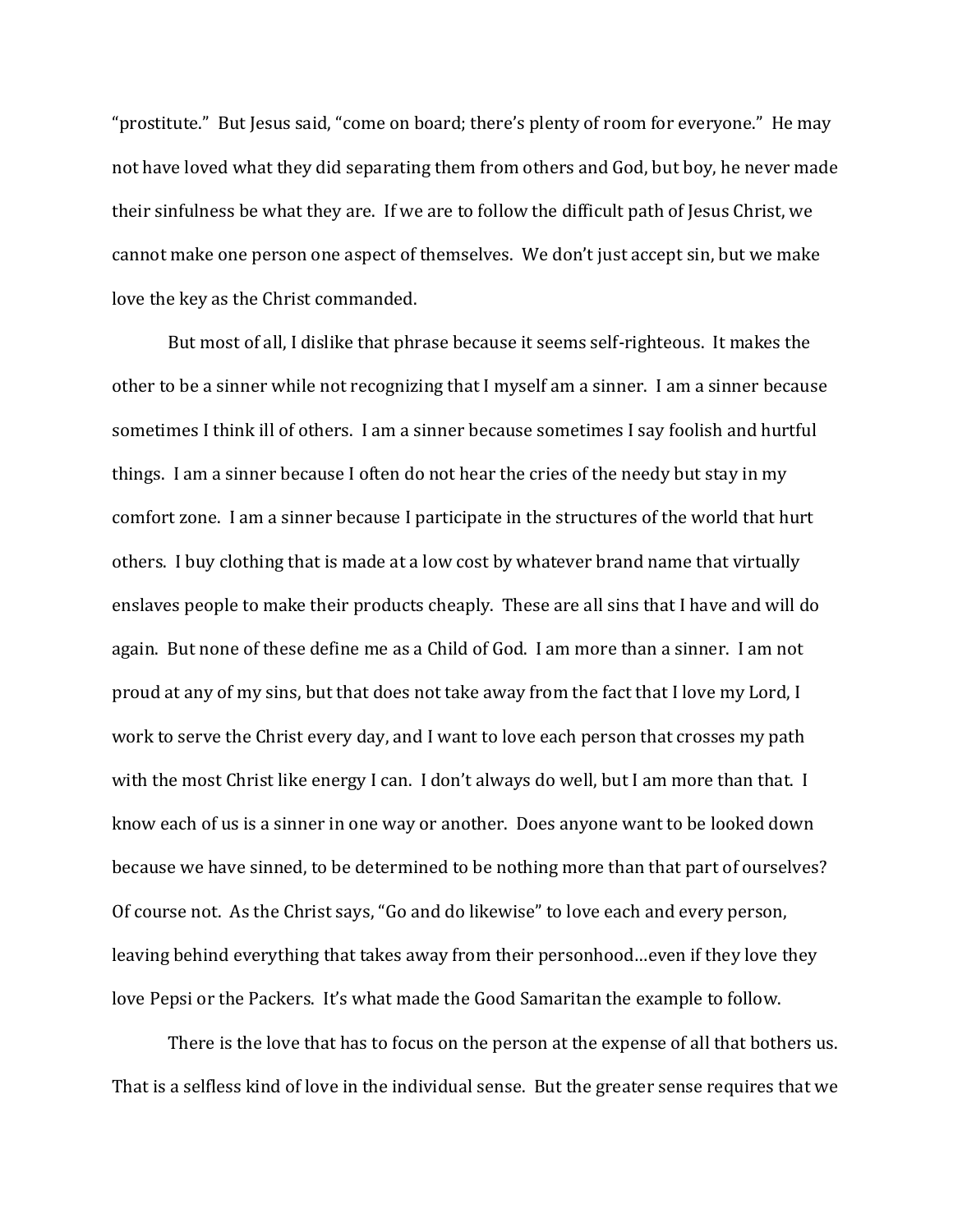look at the world critically. Love is also about getting angry at things that are just not tolerable anymore. This last week, there was yet another public shooting in San Bernadino, California. In America, there have been more public shootings than there have been days in the year 2015. As Christians, we have been too silent about the sheer amount of public shootings. We have been too inclined to pray at the expense of speaking out when we must do both. This is an area for love. Love here requires accountability, honest working at the problem, and setting aside scapegoats to really get at the problem. No one deserves a pass, and no one group is solely the problem. It's not about any other religion, for there has been too much evil done at the expense of God's name in every religion, including Christianity. It's not just about mental illness, although our country's infrastructure needs much more care for those who suffer from significant mental illness. It's about our complacency. We have become too accustomed to hearing about yet another shooing. One of the greatest problems is those who make the problem about someone else when it's our problem to deal with. Unless we as Christian peoples stand up, it will keep going.

Therein lies the solution. This is a symptom of a greater problem in our world, and it is this that we must get at. The answer long term is love. Love destroys terrorism at its root when Christians are more about the love of God over anything else. There is such a lack of real, honest love in our world. It causes people to lash out, to think that they are serving God with violence when God commands otherwise. The problem won't be fixed immediately, and I'm not interested in debates, but nothing will get done unless our actions match our words that the status quo just isn't OK. Our calling as Christian peoples right now in love is to be angry at this and so many injustices in our world. Our calling is to stand up and say "enough is enough" with gusto and to work toward change together,